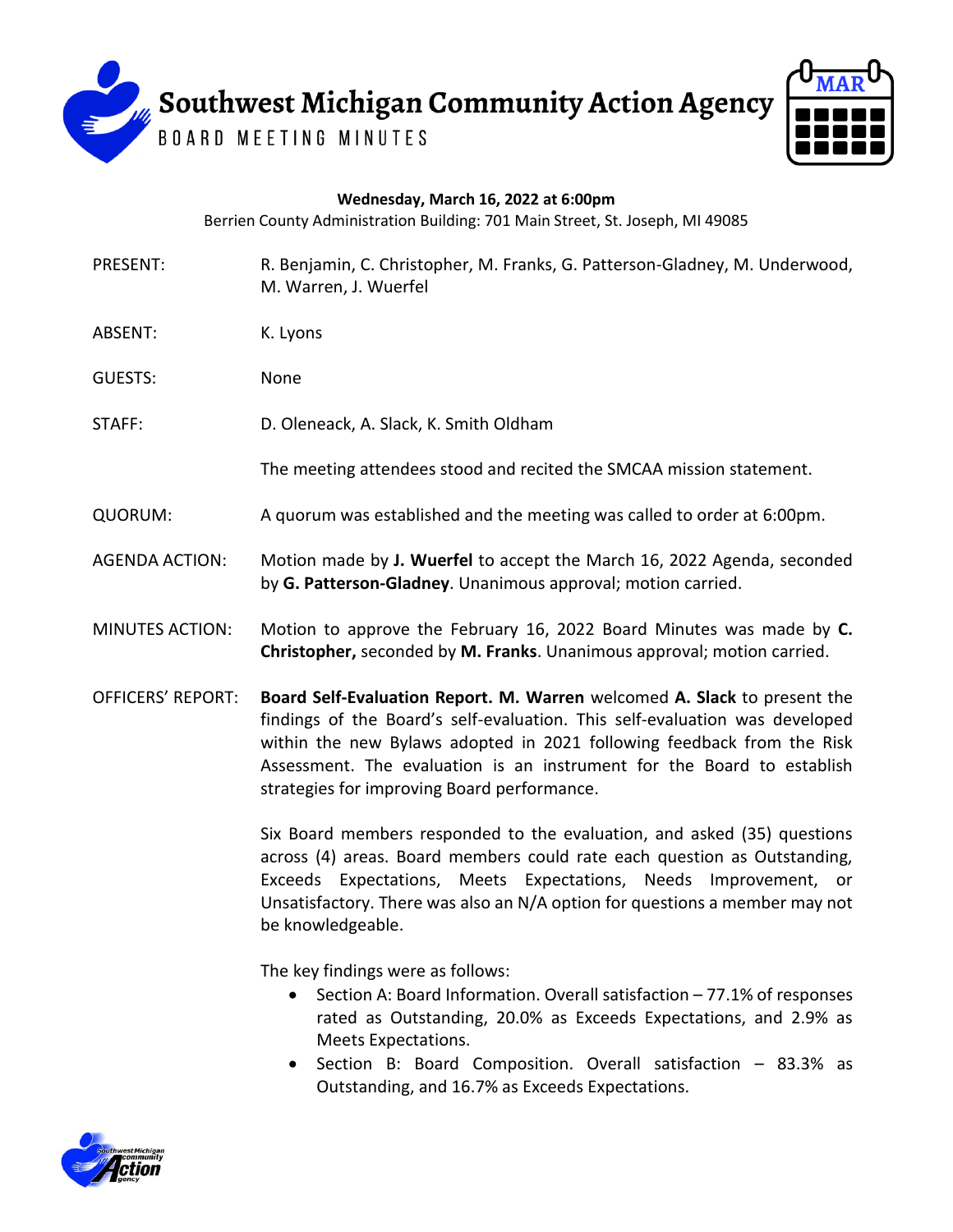- Section C: Standards of Conduct. Overall satisfaction  $-62.1\%$  as Outstanding, 31.0% as Exceeds Expectations, and 6.9% as Meets Expectations.
- Section D. Board Accountability. Overall satisfaction 56.3% as Outstanding, 27.1% as Exceeds Expectations, 13.5% as Meets Expectations, and 3.1% as Needs Improvement.

The majority of individual responses were Outstanding or Exceeds Expectations ratings. However, the following three areas were identified as needing room for improvement:

- D.1: Board members spend sufficient time learning about SMCAA's programs and services to understand them well enough to provide critical oversight.
- D.14: The Board promotes a feeling of connectivity through informal discussion at meetings.
- D.3: The Board sufficiently reviews capital budgets and strategic plans, and regularly monitors progress throughout the year.

The Board identified the following strengths within itself:

- Diversity of the Board
- **•** Board's compassion for Agency clients
- Partnership between Board and Executive Director
- Board's knowledge, communication, and cooperation to meet Agency's mission and strategic goals
- Dedication and commitment of Agency staff supporting the Board

And the following weaknesses:

- Pandemic has negatively impacted Board connectivity
- Familiarity with Board parliamentary procedures

**M. Warren** opened the meeting for discussion on the report's findings, noting that she believe the Board works well together and is a strong governing Board for the Agency.

**R. Benjamin** asked what the Board should do with the report – should it be filed away and readdressed next year, or will goals and strategies be developed by the Board to address the areas of improvement and weaknesses found in the evaluation. **K. Smith Oldham** responded that she has been researching training options for the Board to meet some of the areas identified by the Board as weaknesses. She also mentioned a few training conferences coming later in 2022 where some Board members will be invited to attend. She will supply more information on these conferences as it is released.

**R. Benjamin** thanked **K. Smith Oldham**, but also asked what the Board could do to address areas identified that are more Board-specific, rather than Agency-based. He asked his fellow Board members what they would like to do

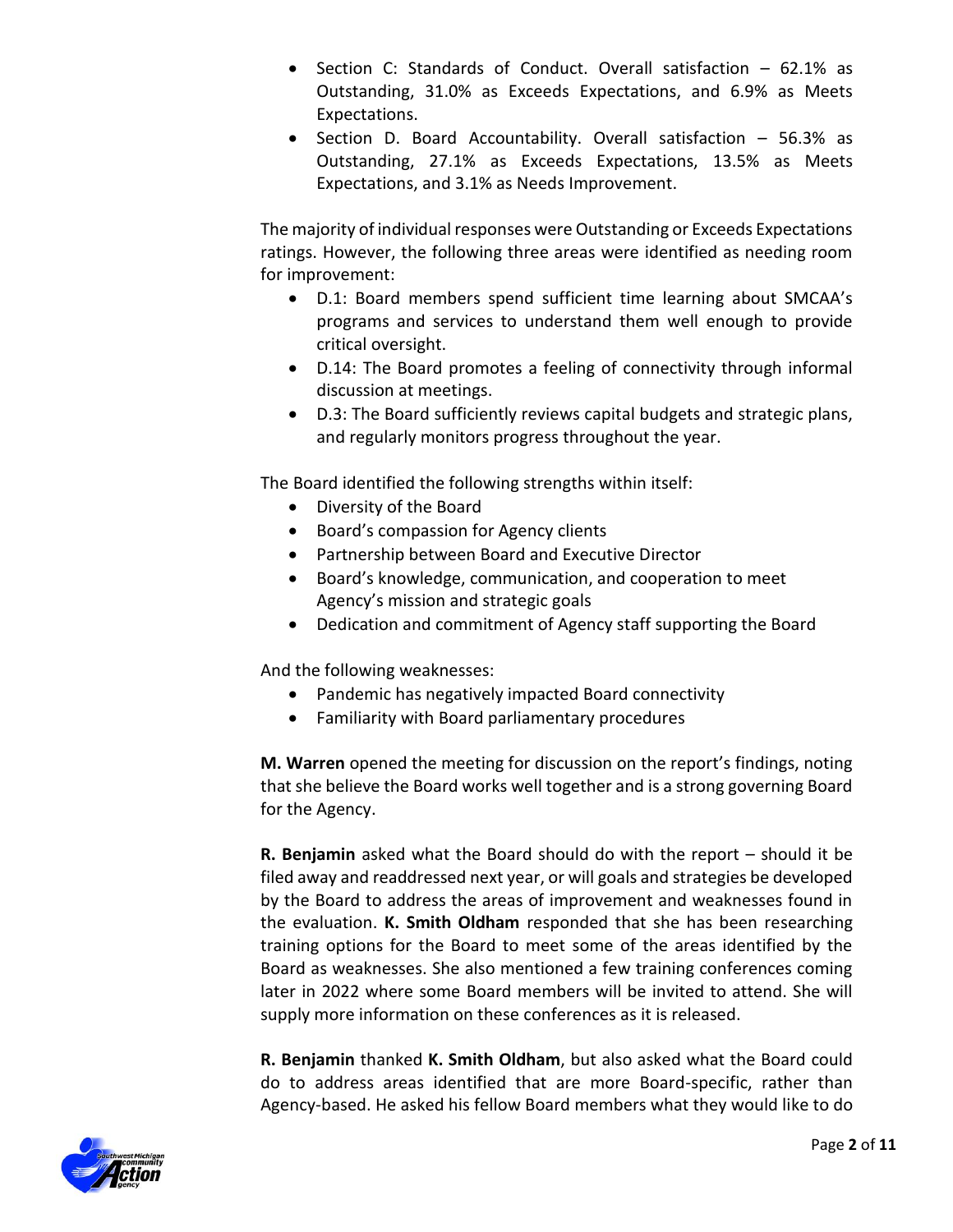moving forward with the information in this report. **M. Warren** suggested each Board member think more deeply on these key findings and come together to set SMART goals at a future meeting. R. Benjamin recommended a Special Meeting focused solely on setting goals as a Board and for the Board over the next year.

The Board agreed to call a Special Meeting prior to the scheduled April Board Meeting with a focus on the Board Self-Evaluation and goal-setting. On suggestion by **R. Benjamin**, **C. Christopher** asked **A. Slack** to create a public notice of the meeting following Robert's Rules and the Open Meetings Act. This meeting will begin at 5:30pm before the April 20, 2022 scheduled meeting.

**C. Christopher** had nothing to report.

## OLD BUSINESS: None

**a. Fiscal Summary. D. Oleneack** presented the fiscal summary. This summary is 42% into the fiscal year and shows a positive balance for both the month and year to-date. She noted the Commodities Revenue line items (under both Revenue and Expenses) were blank. This is due to reporting from the warehouse not being completed by the date of today's meeting, but also reflects an "in-and-out" amount and does not affect the budget's totals. She also realized she had miscalculated City of Benton Harbor water distribution (WADIS) supply items in the past with general supplies because these items are not separately listed in the General Ledger. This does not influence the budget's totals, but cleans up the individual line items moving forward.

**R. Benjamin** asked if **D. Oleneack** looks at each line item monthly and if she had any concerns that certain items may go over-budget by the end of the fiscal year. **D. Oleneack** said she has no major concerns and has made notes to the Board for some line items, such as Membership Dues, as to why that particular item is more than expected. She also noted that Contract Services currently appears high, but this is mostly due to the logistics provider payments SMCAA took on for WADIS. The start-up costs were expensive, but **D. Oleneack** stated the logistics bills are trending downward now.

There were no additional questions.

A. ACTION: A motion to accept and place on file the Fiscal Summary was made by **G. Patterson-Gladney** and was seconded by **J. Wuerfel**. Unanimous approval; motion carried.

> **b. Programmatic Report. K. Smith Oldham** presented the programmatic report. There were (169) households serviced with utility assistance, (2) households were provided deliverable fuel, (6) households received internet stipends, and (71) households with rent assistance. There were no mortgage payments, but this was expected with the rollout of the new Michigan

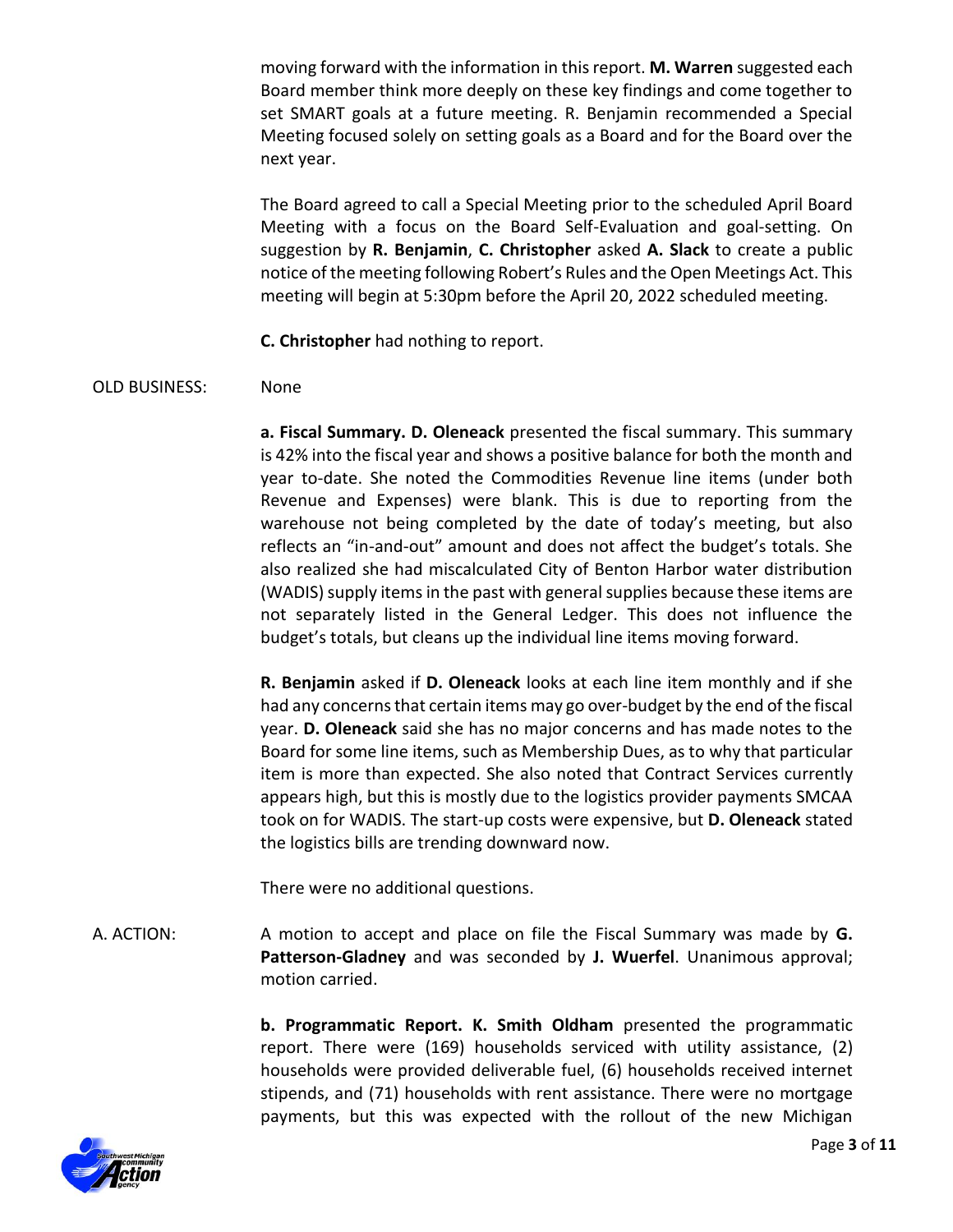Homeowner Assistance (MIHAF) Program. (1,707) households received food commodities from CSFP, (2,302) through TEFAP distribution, and (858) households received assistance through SMCAA food pantries. (6) families of (10) individuals stayed in the shelter for a total of (169) bed nights, and (4) families of (7) individuals boarded in a local hotel for a total of (62) bed nights.

**J. Wuerfel** asked what stipulations there are for the internet stipends mentioned. **K. Smith Oldham** replied that these stipends are part of the CERA program and allow a \$300 credit to be sent to rental households who apply for broadband support. The credit is sent directly to the client.

The Low-Income Household Water Assistance Program (LIHWAP) is still seeing new municipalities enroll and payments have begun to be made for clients within those municipalities signed-up. Thus far, SMCAA has received executed MOU's from (14) municipalities: Cass County Water System (Cass), Chikaming Township (Berrien), City of Benton Harbor (B), City of Dowagiac (C), New Buffalo Township (B), Sodus Township (B), Village of Cassopolis (C), Village of Decatur (Van Buren), Village of Eau Claire (B), Village of Marcellus (C), and Village of Three Oaks (B), Village of Lawton (VB), City of New Buffalo (B), and City of Bridgman (B). Since her first MOU mailing in December 2021, **K. Smith Oldham** has reached out to those municipalities who have not responded to the MOU request. Some have stated they will not be enrolling, while others are waiting to bring the MOU in front of their Boards and/or Commissioners. She is hopeful for a few additions in the next month.

The FSS Program serviced (26) individuals in February. There was (1) individual who graduated from this program, and (12) participants were terminated due to no response over three months' time, which is a guideline per the program's funder. There were (4) individuals served through DHHS's Rapid Rehousing Consolidated and (8) through Supportive Housing. Unfortunately, one of the Agency's long-term Dedicated Plus clients passed away in February.

The water distribution in the City of Benton Harbor continue to see minimal self-serve numbers. February was the lowest numbers to-date -- only (38) households of (137) individuals received (228) cases of water from SMCAA's self-serve station. **K. Smith Oldham** said home deliveries, which originally was to assist home-bound residents in the City, has increased to the point that our warehouse ran out of water one day. She has since requested more deliveries from the State each week to insure this does not happen again. It has been difficult to assess how much water is needed for these home deliveries though, because individuals of those households are not being tracked. She has brought this issue to the State's attention.

**C. Christopher** asked if only bottled water is being distributed to the City, or if water jugs have been considered. He has heard from locals that gallons of water are wanted. **K. Smith Oldham** replied that it is currently only bottled water, and she does not foresee jugs being offered in the future. There was a

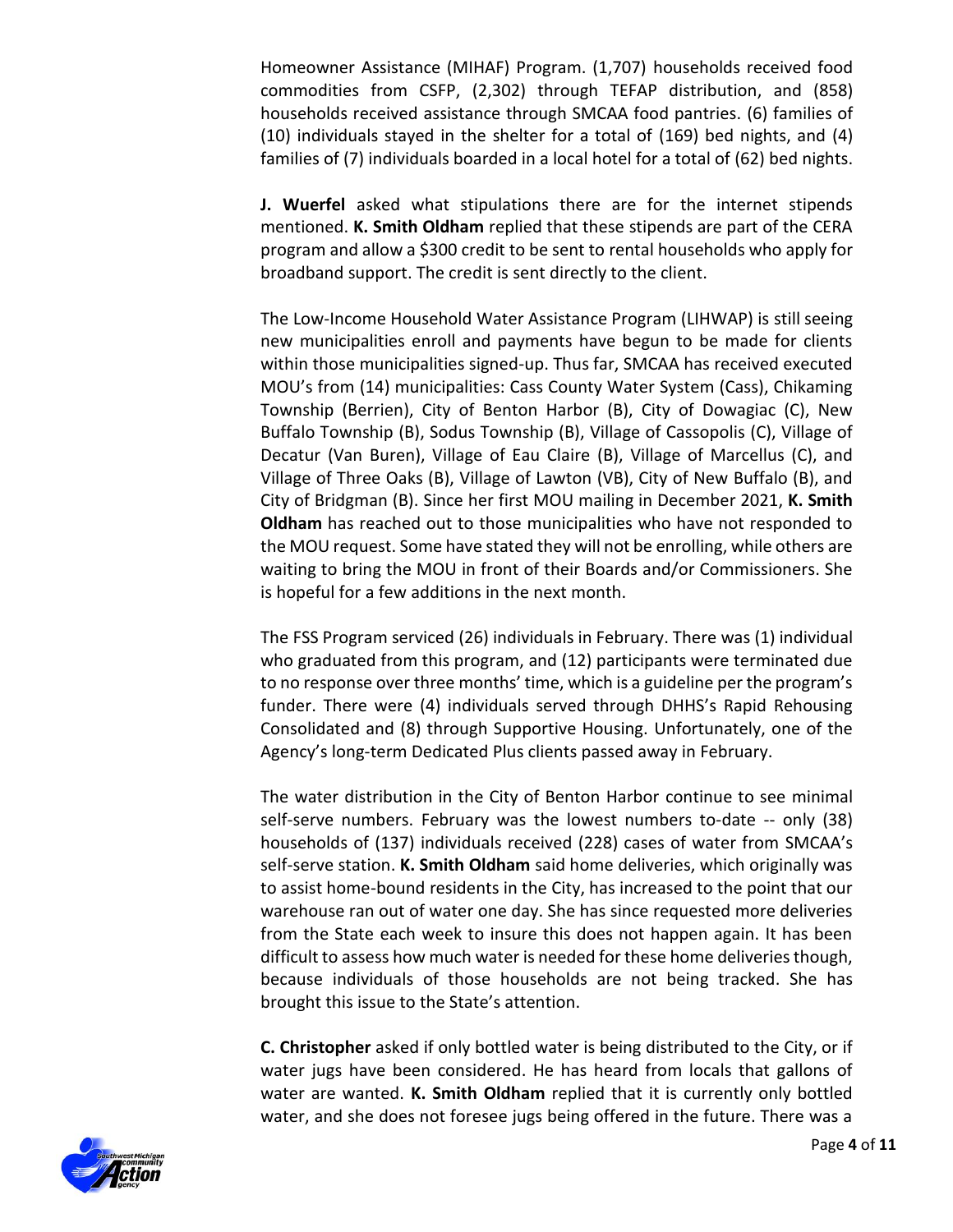distribution in December that offered gallon jugs because they were donated by Huntington Bank. At that distribution, residents declined the jugs, wanting only packs of bottled water. The overall consensus was that the jugs were too difficult for most households to store as they cannot be stacked. As of February 28<sup>th</sup>, a total of (366,090) cases of water have been distributed to residents of the City through this program.

Weatherization completed (3) work orders in February  $-$  (2) through WX and (1) through the new LIHEAP Deferral Reduction (DR) program. This new program allows houses previously deferred by WX to now receive services up to \$25,000. There were no Whole Housing Rehab projects completed, but (1) household received home repairs through CARES funding.

A total of \$351,149.21 in funding assistance was awarded throughout the month. **A. Slack** noted that the total clients assisted so far this year, which is less than 50% into the fiscal year, amounts to (4,443) unduplicated individuals and (2,229) unduplicated households. At the end of FY21, SMCAA had served (4,629) unduplicated individuals and (2,212) unduplicated households. We will most likely pass last year's numbers by the time we hit halfway of this fiscal year!

**J. Wuerfel** asked if rental assistance is expected to decrease or end now that COVID-19 numbers are decreasing. **K. Smith Oldham** said we are unsure at this time, but rumor is there will be additional rental assistance funding. There is a lot of fraud happening within the CERA program across the State, but she is unsure how that will influence additional funding. At SMCAA, there has been numerous situations that have caused alarm. In one case, an application was seeking \$40,000 worth of rent payment for one client. When **Y. Vidt** looked at the casefile, she noticed the client and landlord has the same phone number. She called the number, and was hung up on by the respondent. This case was sent to MSHDA's fraud department. **Y. Vidt** has advised her staff to forward any CERA applications over \$9,000 to her for further investigation. **K. Smith Oldham** will keep the Board informed on the CERA program and all its components as information comes down.

B. ACTION: A motion to accept and place on file the Programmatic Report was made by **J. Wuerfel** and was seconded by **C. Christopher**. Unanimous approval; motion carried.

> **c. Director's Report. K. Smith Oldham** presented the Director's Report. Some of the highlights over the past month included:

 **CERA and ESG-CV:** Staff has been working hard to service clients and spend down the funding on the CERA2 program. Once CERA2 funding is spent, SMCAA will switch back to CERA1 funding. Due to not servicing many clients through the Emergency Shelter Grant - Coronavirus (ESG-CV), MSHDA has extended the grant from March 2022 to September 2022.

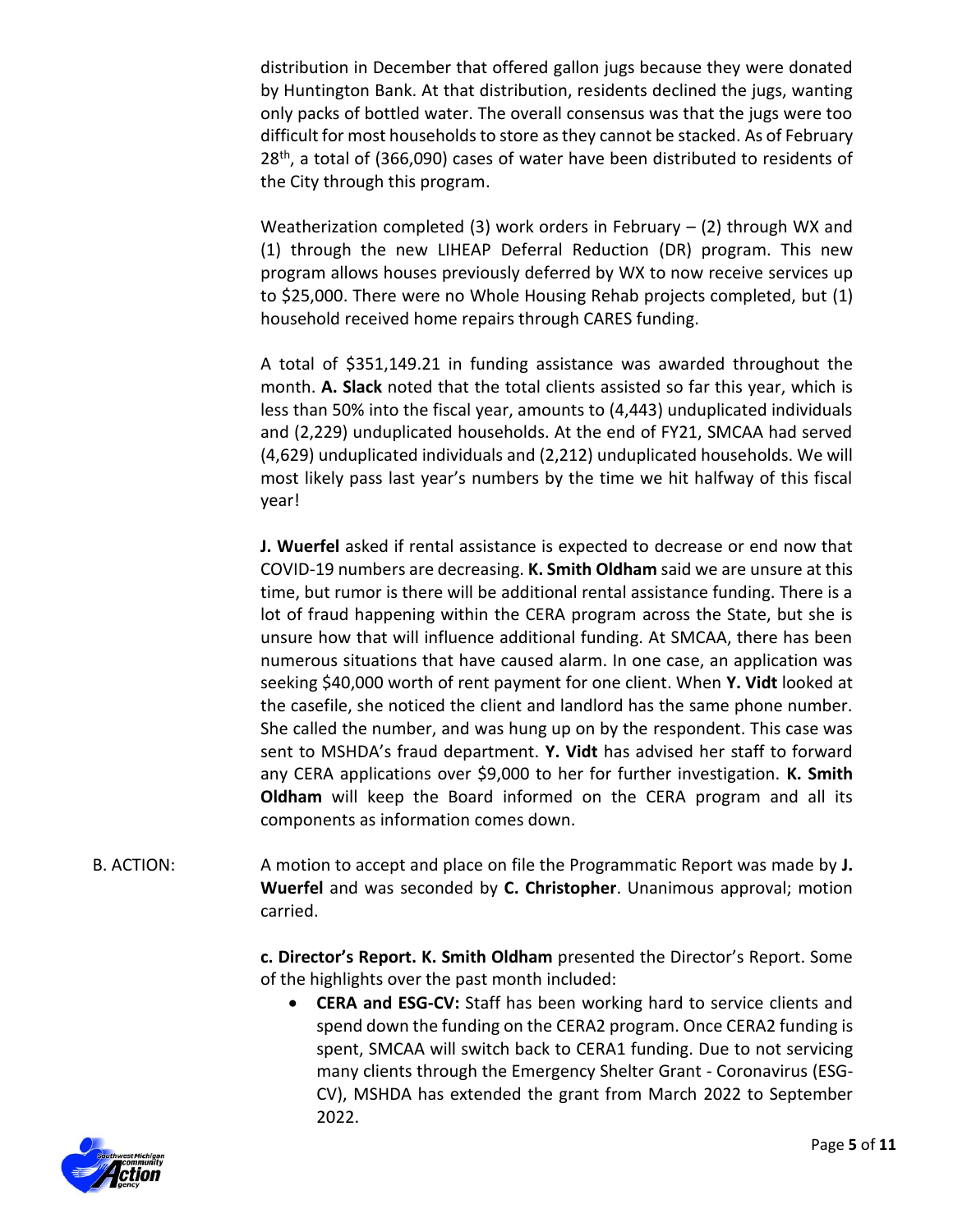- **Social Determinates of Health Water/Plumbing Repair Pilot Program** (**SDOH):** The State of Michigan is launching a pilot plumbing program, and **S. Klank** applied. Only (3) CAAs in Michigan would receive the grant of \$499,000 each and the program will run through September 2023. The State planned to choose (3) agencies of various sizes and various services areas  $- (1)$  large urban,  $(1)$  medium urban/rural, and  $(1)$  small rural. The Agency received word the morning of this meeting that it was not chosen as one of the grant recipients. Should this pilot program be successful, though, the BCAEO is considering funding for the entire State in the future.
- **Weatherization:** The State has begun planning meetings for the Weatherization Stimulus funding. According to BCAEO, this may be a 5-year to 10-year program and will double, if not triple, WX funding CAAs receive currently. With this news, **K. Smith Oldham** is looking for more office space to house additional employees. She has also spoken to **S. Klank** about the need for a Weatherization Coordinator to assist her. This person would fulfill the Agency's need for a succession plan in the WX Department also.
- **Fundraising Update:** In August 2021, a representative of Everi asking if SMCAA would participate in a fundraising program approached **K. Smith Oldham**. Everi has kiosks located at local casinos. These kiosks allow guests to check out with their casino cards, and will ask if the guest would like to donate any remaining amount on his/her card to a local charity. SMCAA was recommended to Everi to be one of those charities. The fundraiser launched in January 2022, and SMCAA received a donation of \$539.14 for the first month. Our donation button is located at kiosks in Four Winds' New Buffalo, Hartford, and Dowagiac locations.
- **Letters to Representatives:** As requested by David Bradley, **K. Smith Oldham** sent letters to Fred Upton and Debbie Stabenow to co-sign the Community Services Black Grant Modernization Act (HR 5129). If this act passes, federal income guidelines will rise from 150% of poverty to 200% allowing many individuals in-need to be eligible for Community Action programs and services.

**R. Benjamin** asked what Fred Upton's response was to this letter, and **K. Smith Oldham** said she has heard no response from Upton or his team. She noted that this has been her experience with Upton. Fred Upton does know about Community Action and is present at our annual Stuff-a-Truck event each year.

Additionally, **K. Smith Oldham** included a handout to the Board on "What is the Community Services Block Grant?" She encouraged the Board to read through the handout to become more acquainted with the Agency's core funding source and to share with those who may ask them what Community Action does.

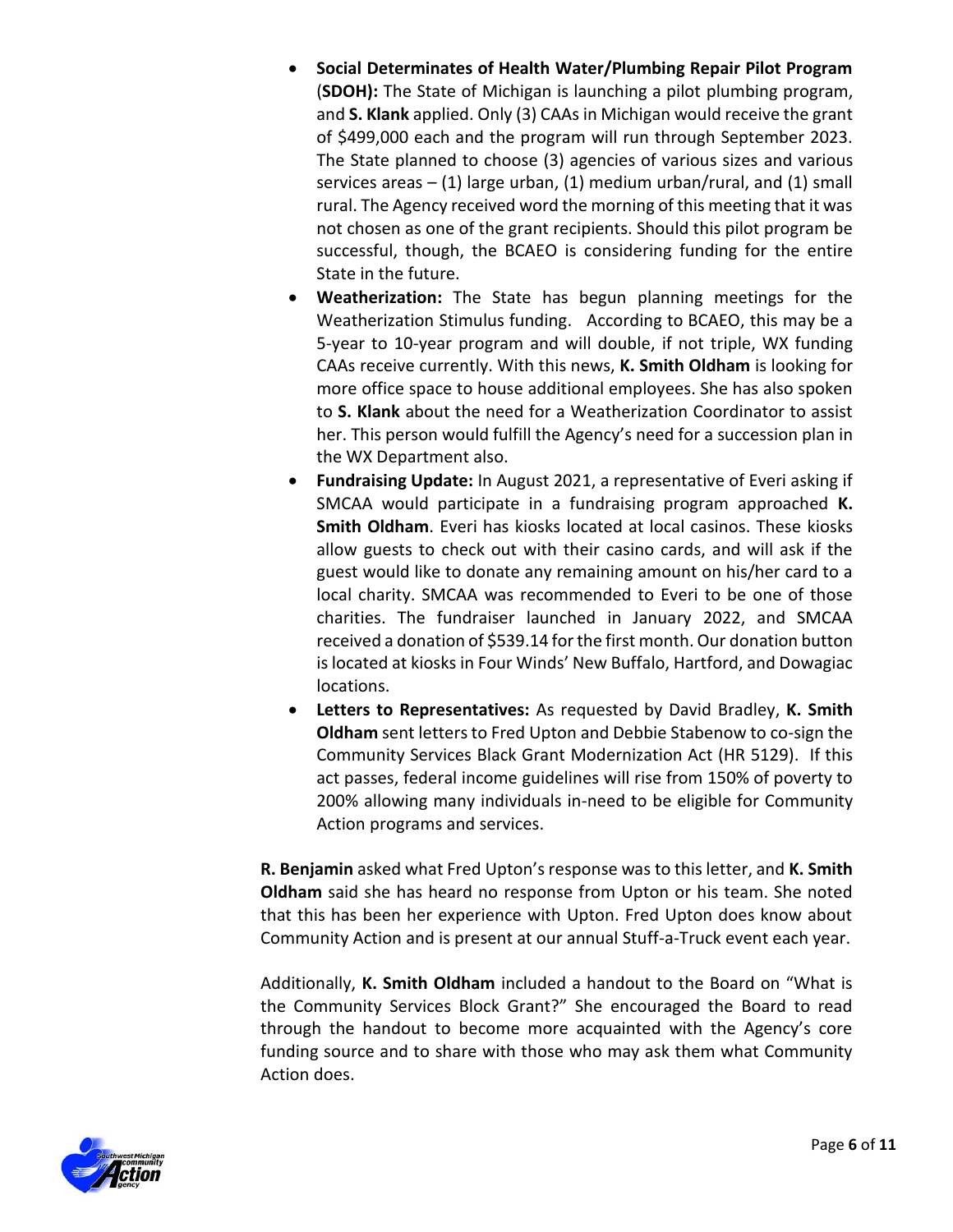C. ACTION: A motion to accept and place on file the Director's Report was made by **G. Patterson-Gladney** and was seconded **C. Christopher**. Unanimous approval; motion carried.

> **d. Client Satisfaction Report for FY21. A. Slack** presented the Client Satisfaction Report for Fiscal Year 2021. After receiving service from SMCAA, Overall, the majority of satisfaction areas decreased between FY20 and FY21. She walked the Board through some areas of improvement identified by our clients:

- Promptness of responses to call-in inquiries
- Need for in-person meetings onsite
- Provision of information on additional SMCAA's programs and services

**A. Slack** brought the findings of this report to the monthly Managers' Meeting to discuss recommendations on bettering clients' satisfaction in the upcoming year. Leaderships' recommendations are as follows:

- Reopening the Agency's offices to the public while also continuing to take applications by-phone and online
- Updating the Agency's Program and Services Guide, which provides details about all programs and services SMCAA offers
- Developing a more robust Community Resources webpage on the Agency's website and including a link to the page on the Program and Services Guide for client to refer

**J. Wuerfel** said that in-person meetings with clients might remedy many of the area of improvement. **K. Smith Oldham** said the Agency is looking at reopening the offices. Continued health and safety measures will be in place; though the offices do not have mask mandates, staff members have acrylic shields to act as barriers at their desks and there is ample cleaning and disinfecting supplies available. **G. Patterson-Gladney** asked what level of COVID-19 transmission the SMCAA service area lies. **K. Smith Oldham** replied all three counties are considered "low risk" at the moment.

**K. Smith Oldham** asked **M. Underwood** what Van Buren DHHS is doing in regards to in-person meetings with clients. **M. Underwood** said DHHS office are now open to the public, and the mask mandate has been lifted for over two weeks. Staff are seeing clients in-person in the DHHS lobby. She said there has not been a lot of traffic other than clients coming by to drop information off for services. **R. Benjamin** commented that Cass County sent a county-wide resolution that all government buildings are now open to the public.

There were no additional comments or questions on the satisfaction report.

**e. Bylaws Amendment. A. Slack** proposed an amendment to the Governing Board Bylaws to the Board following feedback from the State during the monitoring of the Agency's Organizational Standards (O.S.). The amended verbiage is under Article IV: Governing Board, and includes two new sections

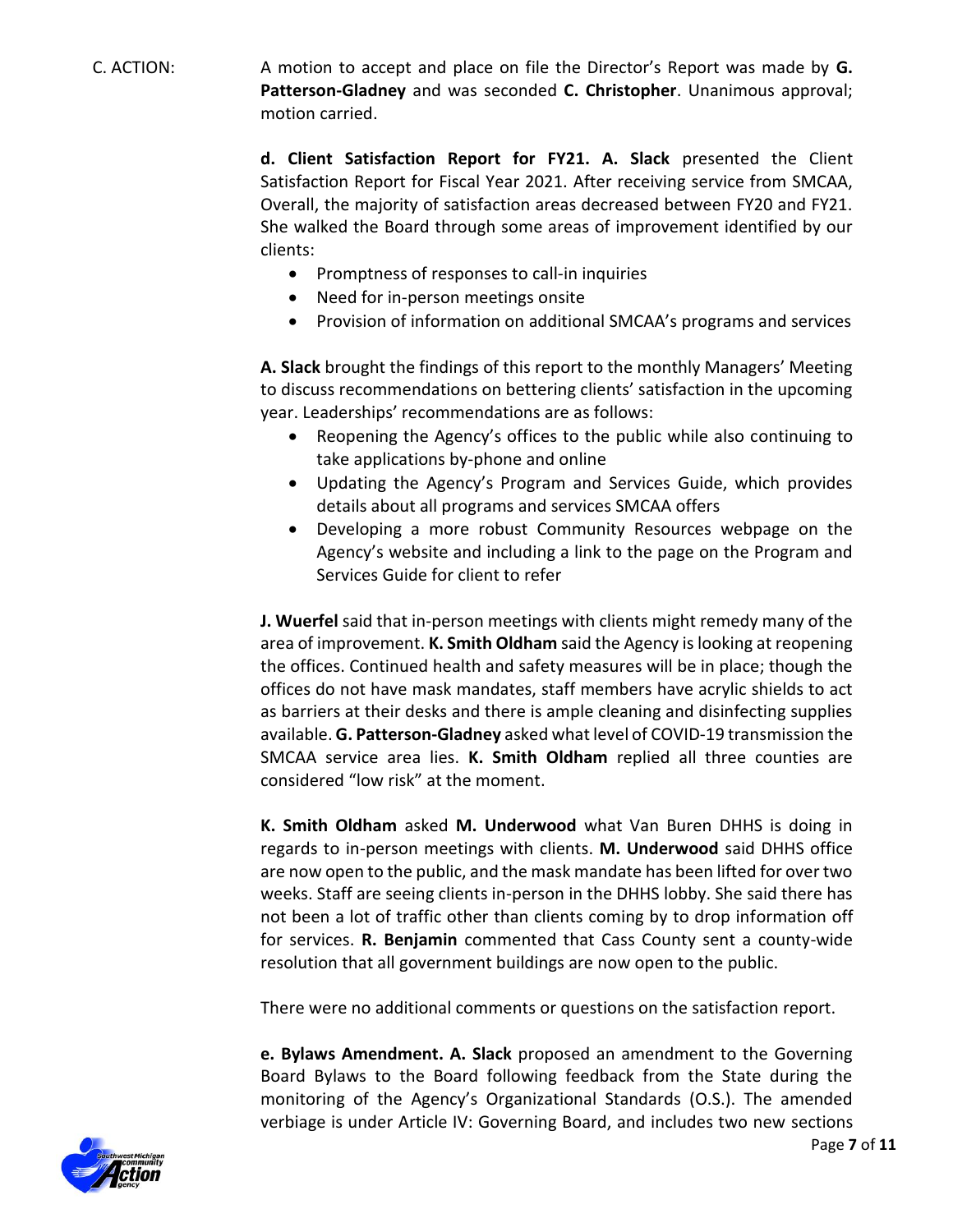involving the orientation process for new Board members and Board training and development. The language mirrors that of O.S. 5.7 and 5.8.

The Board did not have additional comments or questions on this amendment.

E. ACTION A motion to approve and execute the Board Bylaws Amendment dated March 16, 2022 was made by **J. Wuerfel** and was seconded by **C. Christopher**. Unanimous approval; motion carried.

> **f. Appointment of Authorized Signatory. K. Smith Oldham** explained to the Board that the Agency is undergoing a switch with its credit cards. SMCAA banks with United Federal Credit Union, but its credit cards are with Fifth Third Bank. There are been consist issues with Fifth Third regarding credit limit increases, so the Agency decided to switch its credit cards to UFCU. This switch allows for the credit cards' limits to increase, which has become necessary when purchasing supplies over the past couple of years, as well as provide the Fiscal department will better access to monitoring card use. Payments will be able to made online as well, quickening the payment process.

> Throughout this switch, **K. Smith Oldham** realized that when she was appointed Executive Director, a resolution from the Board was not adopted for her to be an Authorized Signatory under her new title. (There was a resolution for her under her old title as Operations Manager.) For accurate recordkeeping, she asked for the Board to adopt a new resolution to be placed on file for her to be an Authorized Signatory as Executive Director.

F. ACTION A motion to approve the Appointment of Authorized Signatory was made by **C. Christopher** and was seconded by **R. Benjamin**. Unanimous approval; motion carried.

> **g. Approval of EFSP Phase 39 - Berrien.** As a requirement of the grant's application process, **K. Smith Oldham** presented the Berrien County Emergency Food and Shelter Program (EFSP) Phase 39 application to the Board. The application process requires the Board to be informed of the funding request and proposed use of the grant, as well as the Board's approval of the grant. This proposal requests \$10,000 in shelter funding to be used towards rent and/or mortgage assistance.

There were no concerns or questions regarding this grant.

G. ACTION A motion to accept and place on file the Berrien EFSP Phase 39 application was made by **J. Wuerfel** and was seconded **G. Patterson-Gladney**. Unanimous approval; motion carried.

**h. Approval of EFSP ARPA-R - Berrien.** Next, **K. Smith Oldham** presented the Berrien County EFSP ARPA-R application to the Board. The application process requires the Board to be informed of the funding request and proposed use of the grant, as well as the Board's approval of the grant. This proposal requests

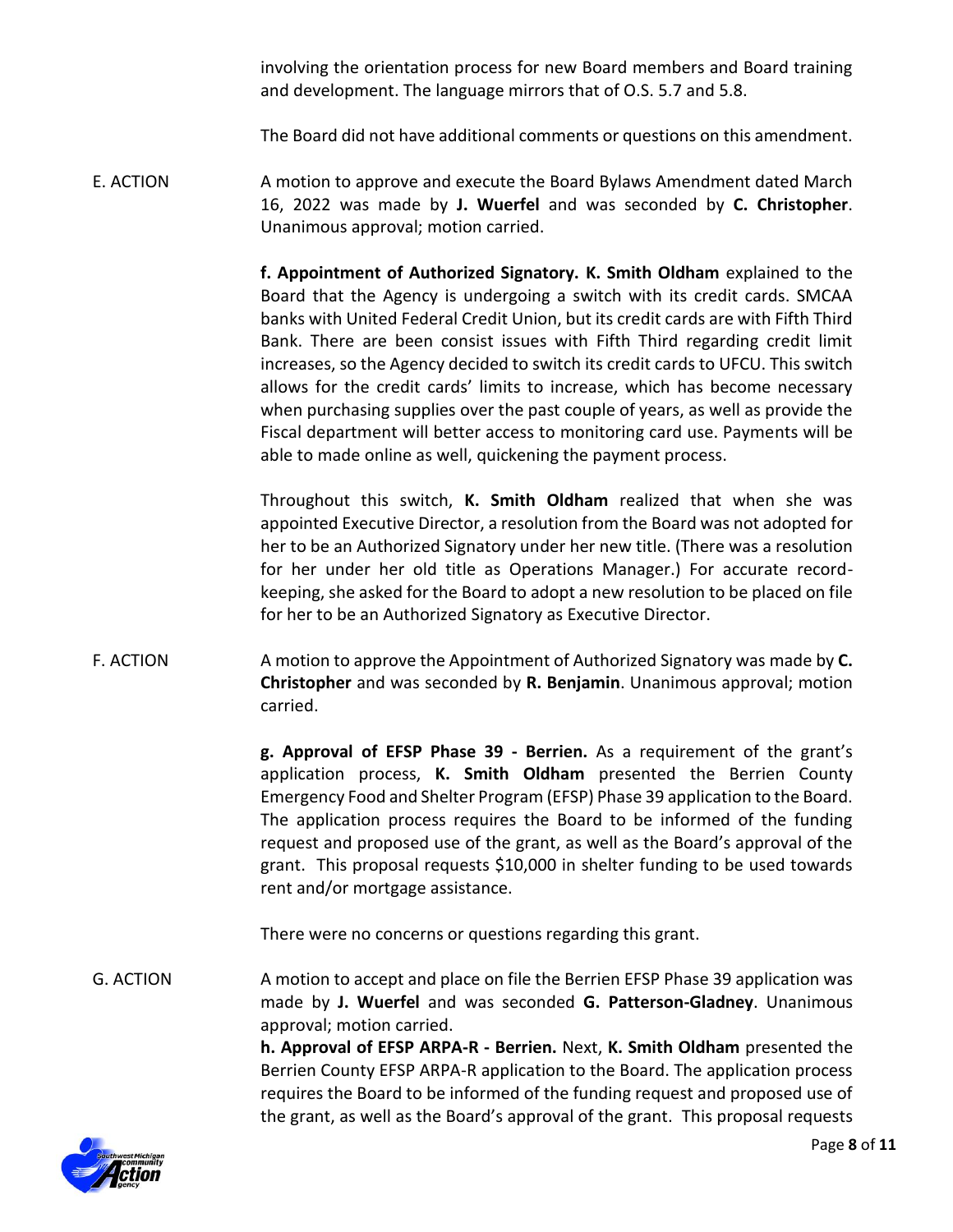a total of \$50,000 -- \$10,000 in food funding and \$40,000 in shelter funding to be used towards rent and/or mortgage assistance.

There were no concerns or questions regarding this grant.

H. ACTION A motion to accept and place on file the Berrien EFSP ARPA-R application was made by **C. Christopher** and was seconded **M. Underwood**. Unanimous approval; motion carried.

> **i. Approval of EFSP Phase 39- Van Buren.** Similarly, **K. Smith Oldham** presented the Van Buren County EFSP Phase 39 application to the Board. The application process requires the Board to be informed of the funding request and proposed use of the grant, as well as the Board's approval of the grant. This proposal requests \$5,000 in shelter funding to be used towards rent and/or mortgage assistance.

There were no concerns or questions regarding this grant.

I. ACTION A motion to accept and place on file the Van Buren EFSP Phase 39 application was made by **G. Patterson-Gladney** and was seconded **C. Christopher**. Unanimous approval; motion carried.

> **j. Approval of EFSP ARPA-R – Van Buren.** Finally, **K. Smith Oldham** presented the Van Buren County EFSP ARPA-R application to the Board. The application process requires the Board to be informed of the funding request and proposed use of the grant, as well as the Board's approval of the grant. This proposal requests \$50,000 in shelter funding to be used towards rent and/or mortgage assistance.

There were no concerns or questions regarding this grant.

- J. ACTION A motion to accept and place on file the Van Buren EFSP ARPA-R application was made by **C. Christopher** and was seconded **G. Patterson-Gladney**. Unanimous approval; motion carried.
- PUBLIC COMMENT: **G. Patterson-Gladney** mentioned the Van Buren County ARPA funds are quickly being expended. She said if the Agency wants to apply for funding it may want to do so soon, though additional ARPA funding may come down later on as well. **K. Smith Oldham** thanked **G. Patterson-Gladney** for this information. **A. Slack** has begun the application process, but with the additional programming SMCAA has received over the past year, the process has stalled. **K. Smith Oldham** commented we will reassess if the Agency could take on ARPA funding in Van Buren, but at this time we do not have the capacity.

**K. Smith Oldham** asked **G. Patterson-Gladney** if the County had considered using the ARPA funding for infrastructure purposes. Specifically, thinking of the service line replacement situation in Benton Harbor, **K. Smith Oldham** said she

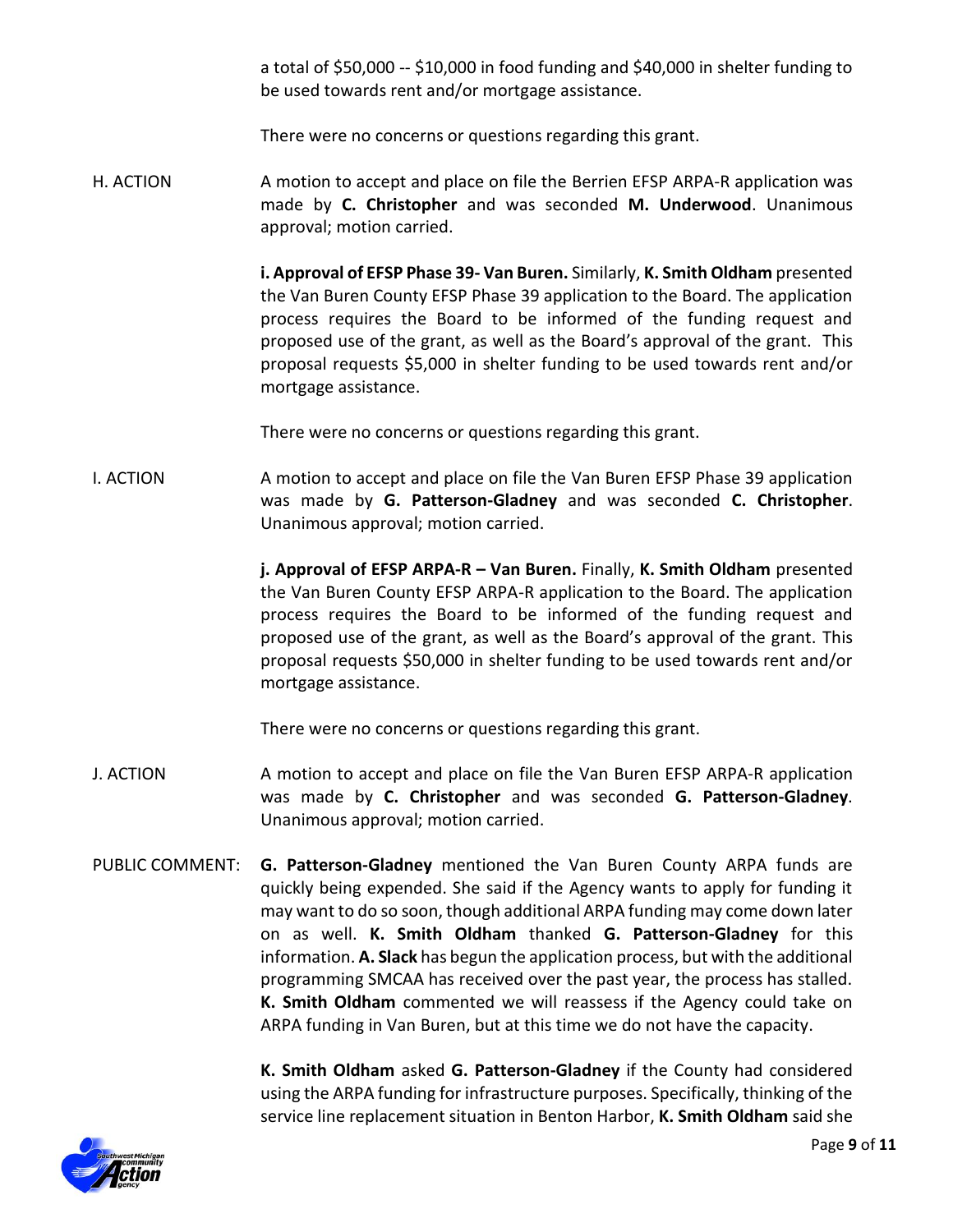wonders if this will become a statewide issue. **G. Patterson-Gladney** replied it has been considered, but most municipalities in Van Buren County do not see high enough lead levels to implement a county-wide infrastructure plan. **J. Wuerfel** noted Berrien County is using a third of its ARPA funding towards broadband expansion in the county, and **R. Benjamin** said Cass County used some of its ARPA funding for repairs in its administration buildings.

OTHER: **D. Oleneack** announced that **G. Chadwick**, Fiscal/HR Assistant, successfully underwent surgery following her breast cancer treatment. **G. Chadwick** is back to the office. Similarly, **A. Slack** commented that **K. Lyons** had communicated that her treatment went smoothly and thanked the Board for their continued well-wishes.

> **K. Smith Oldham** informed the Board that she had received an email from the BCAEO Director, Kris Schoenow, earlier that day. The email stated the Berrien DHHS office was told of multiple shootings in the City of Benton Harbor and called for all DHHS employees to either lockdown offices or return home. Upon reading this information, SMCAA Administration decided to evacuate the Benton Harbor main office. Staff were sent home at 3:45pm to ensure their safety. **K. Smith Oldham** will let the Board know if more information is discovered regarding this issue moving forward.

> **K. Smith Oldham** learned of funding through DHHS's Homeless and Housing department earmarked for shelter repairs. SMCAA's family shelter in Decatur is in need of a new roof, so the Agency will be following this funding closely. If it falls through, she may call on the Board to assist with fundraising for a roof. **M. Warren** and **M. Franks** noted they had never seen the Agency's shelter, and **G. Patterson-Gladney** expressed a desire to visit it. **K. Smith Oldham** commented that a future Van Buren Board meeting may be held at the CERA office, which is next door to the shelter, for the entire Board to be given a tour.

> **G. Patterson-Gladney** asked if current fundraising for the Agency is happening, and requested information on fundraising events to be shared with the Board. **K. Smith Oldham** said that the Agency's main fundraisers are Project Personal Hygiene in October and Stuff-a-Truck in November. The Board is informed of these events as soon as the Agency has dates, times, and locations solidified. Unfortunately, the past several years have been unusual due to the pandemic – the 2021 Project Personal Hygiene event was not confirmed until the week prior to the event. If the Board has fundraising event ideas, **K. Smith Oldham** welcomed members to reach out to **A. Slack** or herself to chat more.

- ADJOURNMENT: Hearing no other business, a motion to adjourn was made **R. Benjamin** and was seconded by **C. Christopher.** The meeting was adjourned at 7:12pm.
- NEXT MEETING: A special meeting will be held at the **Cass County Administration Building:** 2<sup>nd</sup> Floor, 120 N. Broadway, Cassopolis, MI 49031 on **Wednesday, April 20, 2022**  at **5:30pm**. This meeting will be on the topic of the Board's self-evaluation.